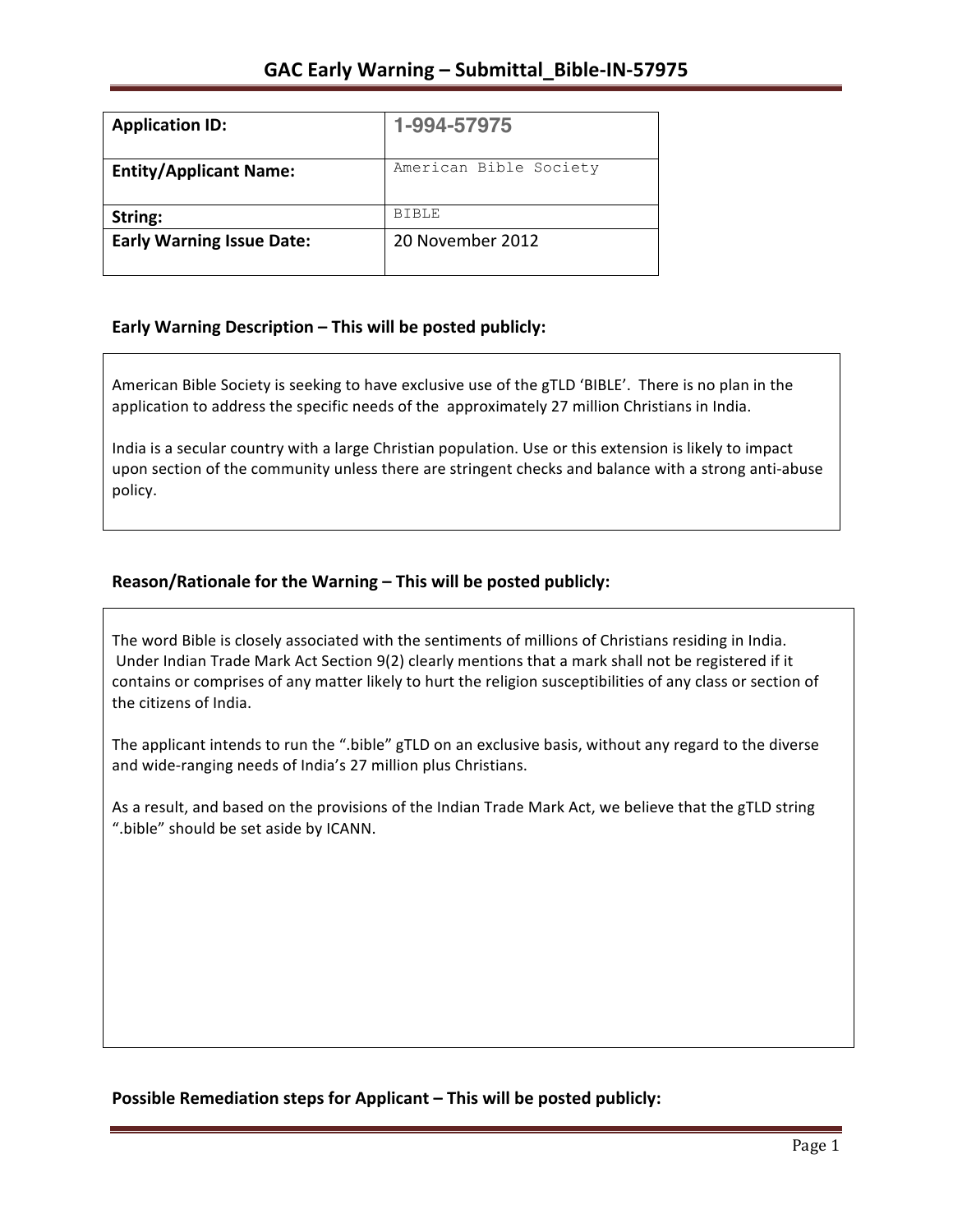- 1. The applicant should show how they will alleviate the religious and social issues that might arise from either the exclusive control of the name of an important religion by a corporation.
- 2. The applicant should demonstrate how they will ensure that names in the ".bible" gtld will not be abused by registrants, and will remain sensitive to the religious issues in the Christian religion
- 3. Finally, to address the needs of developing nations, the applicant must demonstrate that their gTLD will not disadvantage registrants from developing countries due to economic reasons, or render unable to register names due to cost factors.

## **Further Notes from GAC Member(s) (Optional) – This will be posted publicly:**

# **INFORMATION FOR APPLICANTS**

# **About GAC Early Warning**

The GAC Early Warning is a notice only. It is not a formal objection, nor does it directly lead to a process that can result in rejection of the application. However, a GAC Early Warning should be taken seriously as it raises the likelihood that the application could be the subject of GAC Advice on New gTLDs or of a